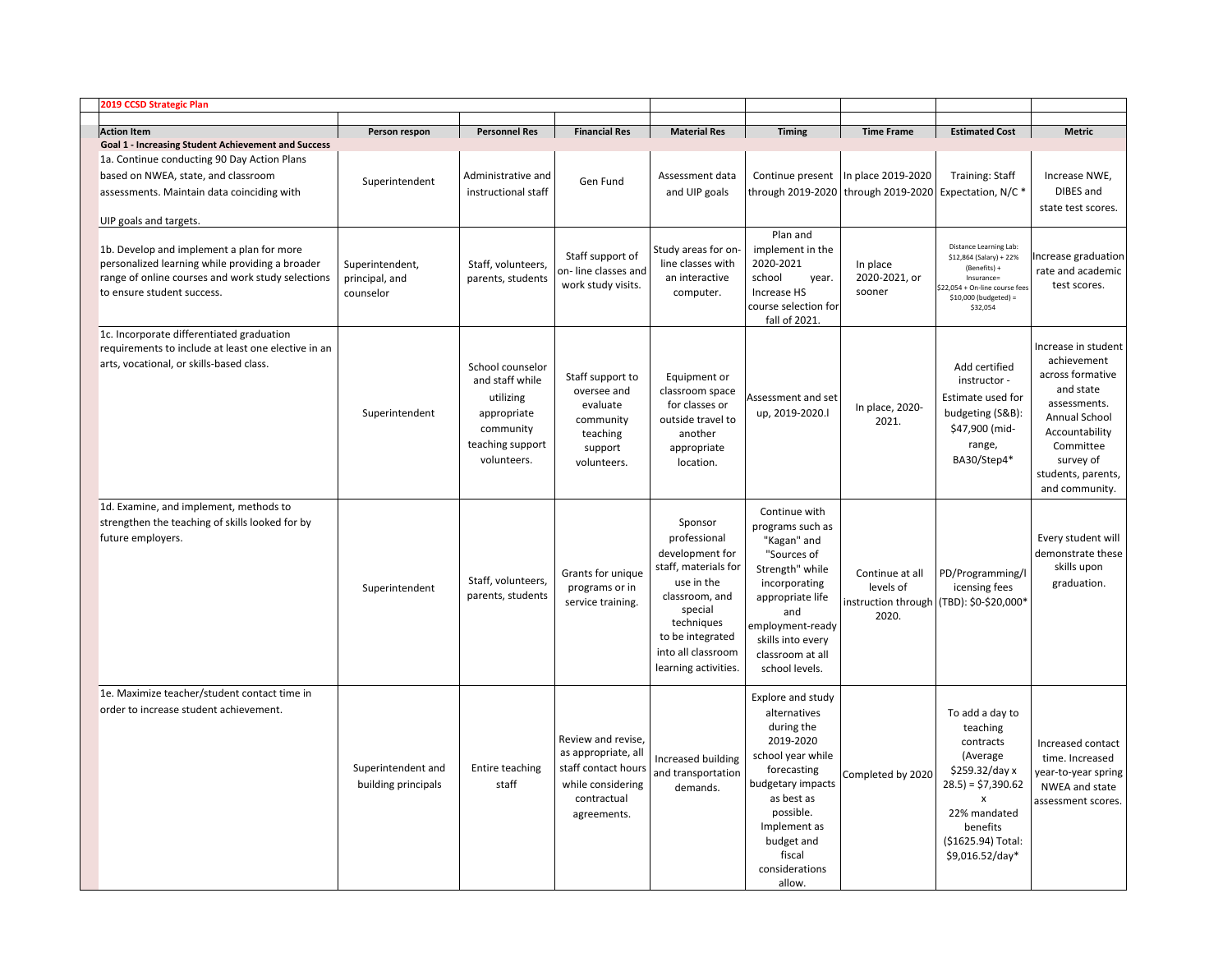| Goal #2 Recruit, retain, develop and competitively compensate high quality employees.                                                                     |                                          |                                                  |                                                                                                       |                                                                                               |                                    |                                                                                      |                                                                                                                                                                                                                                                                       |                                                                                                                                                                |  |  |
|-----------------------------------------------------------------------------------------------------------------------------------------------------------|------------------------------------------|--------------------------------------------------|-------------------------------------------------------------------------------------------------------|-----------------------------------------------------------------------------------------------|------------------------------------|--------------------------------------------------------------------------------------|-----------------------------------------------------------------------------------------------------------------------------------------------------------------------------------------------------------------------------------------------------------------------|----------------------------------------------------------------------------------------------------------------------------------------------------------------|--|--|
| 2a. Develop and maintain an annual budget that<br>provides competitive salaries and benefits that meet or<br>exceed the Colorado state average.           | Superintendent                           | Superintendent,<br><b>Business Manager</b>       | TBD, possible mil levy<br>override                                                                    | <b>Budget committee</b><br>prioritization,<br>community<br>communication of<br>financial need | On-going                           | 2019-2020 school<br>year                                                             | Increase base salary x 3<br>years: \$124,594; end of<br>Year 3 the base is<br>\$38,500.<br>Note PERA increase each<br>\$7,036 above<br>vear<br>current PERA percentage.<br>Total:<br>\$131,630/year x 3 years =<br>\$394,890. Doesn't include<br>classified staff. ** | Beginning teacher<br>salary matching state<br>average of \$32,126<br>by 2020-2021 School<br>Year                                                               |  |  |
|                                                                                                                                                           |                                          |                                                  |                                                                                                       |                                                                                               |                                    |                                                                                      |                                                                                                                                                                                                                                                                       |                                                                                                                                                                |  |  |
| 2b. Provide targeted professional development for<br>teachers aligned with the UIP and 90 Day Action Plans.                                               | Superintendent, Principal                | Superintendent,<br>Principal,                    | Gen Fund, grants                                                                                      | UIP, 90 Day Action<br>Plans, Strategic Plan                                                   | On-going                           | On going                                                                             | PD: Elem-MS<br>PBIS funded by<br>PBEG Grant,<br>also Kagan Day<br>3 budgeted for<br>2019 at a cost of<br>\$5000                                                                                                                                                       | All instructors in<br>compliance with UIP, 90<br>Day Action Plan, and<br>Strategic Plan goals as<br>evidenced by classroom<br>observations and<br>evaluations. |  |  |
| 2c. Investigate retirement incentives such as matching<br>funds, 403-b participation or other viable options.                                             | Superintendent                           | Superintendent,<br><b>Business Manager</b>       | <b>TBD</b>                                                                                            | Research                                                                                      | On-going 2019-2020                 | As soon as fiscally<br>possible.                                                     | Estimate (Certified - 3%<br>match on average):<br>\$33,480/annual                                                                                                                                                                                                     | Increased teacher<br>retention.                                                                                                                                |  |  |
| 2d. Research, develop, and participate in a variety of<br>teacher recruitment opportunities.                                                              | Superintendent                           | Superintendent,<br>Principal,                    | If needed-TBD                                                                                         | Research                                                                                      | On-going 2019-2020                 | Annually, Spring                                                                     | Travel to Teacher Fairs (Cost<br>TBD)School Spring annual<br>subscription \$1,377                                                                                                                                                                                     | Broader field of<br>teacher candidates.                                                                                                                        |  |  |
| Goal #3 Improve communications with and among parents, students, teachers, alumni, community to increase student achievement and increase school funding. |                                          |                                                  |                                                                                                       |                                                                                               |                                    |                                                                                      |                                                                                                                                                                                                                                                                       |                                                                                                                                                                |  |  |
| 3a Research and develop survey to communicate and<br>provide avenues of input on the Strategic Plan.                                                      | Superintendent                           | Volunteers/staff/boa<br>rd/SAC                   | Sentinel/Trib<br>une<br>Costs/On-Lin<br>e                                                             | Production,<br>tabulating, reporting                                                          | Annual                             | <b>TBD</b>                                                                           | <b>TBD</b>                                                                                                                                                                                                                                                            | Number of returned<br>surveys.                                                                                                                                 |  |  |
| 3b Communicate with county stakeholders on the role<br>of education and the Strategic Plan. See Exhibit Note<br>3b.                                       | Superintendent/Principal/B<br>oard       | <b>School Board</b>                              | Advertising costs,<br>publishing                                                                      | Announcement and<br>article creation                                                          | On-going                           | On-going                                                                             | P/T<br>communications<br>staffing (\$20/hr x 10<br>hrs/week x 48 wks):<br>$$9,600 + 22\% =$<br>\$11,712                                                                                                                                                               | Increased<br>awareness of events<br>as evidenced by<br>annual survey.                                                                                          |  |  |
|                                                                                                                                                           |                                          |                                                  |                                                                                                       |                                                                                               |                                    |                                                                                      |                                                                                                                                                                                                                                                                       |                                                                                                                                                                |  |  |
| 3c Plan events to bring the greater community into the<br>schools. See Exhibit Note 3d.                                                                   | Superintendent/Principal/B<br>oard/Staff | District<br>staff/community<br>members           | Gen Fund                                                                                              | Actual costs associated<br>with events (food,<br>materials)                                   | On-going                           | On-going                                                                             | <b>TBD</b>                                                                                                                                                                                                                                                            | Increased community<br>participation                                                                                                                           |  |  |
| Goal 4 - Continue to develop student technology skills to compete in a global society                                                                     |                                          |                                                  |                                                                                                       |                                                                                               |                                    |                                                                                      |                                                                                                                                                                                                                                                                       | Evaluation of                                                                                                                                                  |  |  |
| 4a. Invest in the infrastructure for filtering<br>systems, servers, security, and network<br>management.                                                  | Superintendent and tech<br>personnel     | Tech personnel,<br>maintenance,<br>and community | Approximately<br>\$30,000 over three<br>years. Investigate<br>grants and gifts to<br>school district. | Physical areas for<br>maintenance of<br>such hardware.                                        | Plan for upgrades<br>in 2020-2021. | Plan completed by end<br>2019 and<br>preparation for<br>rotation of new<br>hardware. | Filtering: \$1466/year,<br>Network<br>Management:<br>\$19,980, Year 2 of Staff<br><b>Computer Rotation:</b><br>\$12,900 est                                                                                                                                           | effectiveness of<br>network system<br>by technology<br>personnel and<br>staff.                                                                                 |  |  |